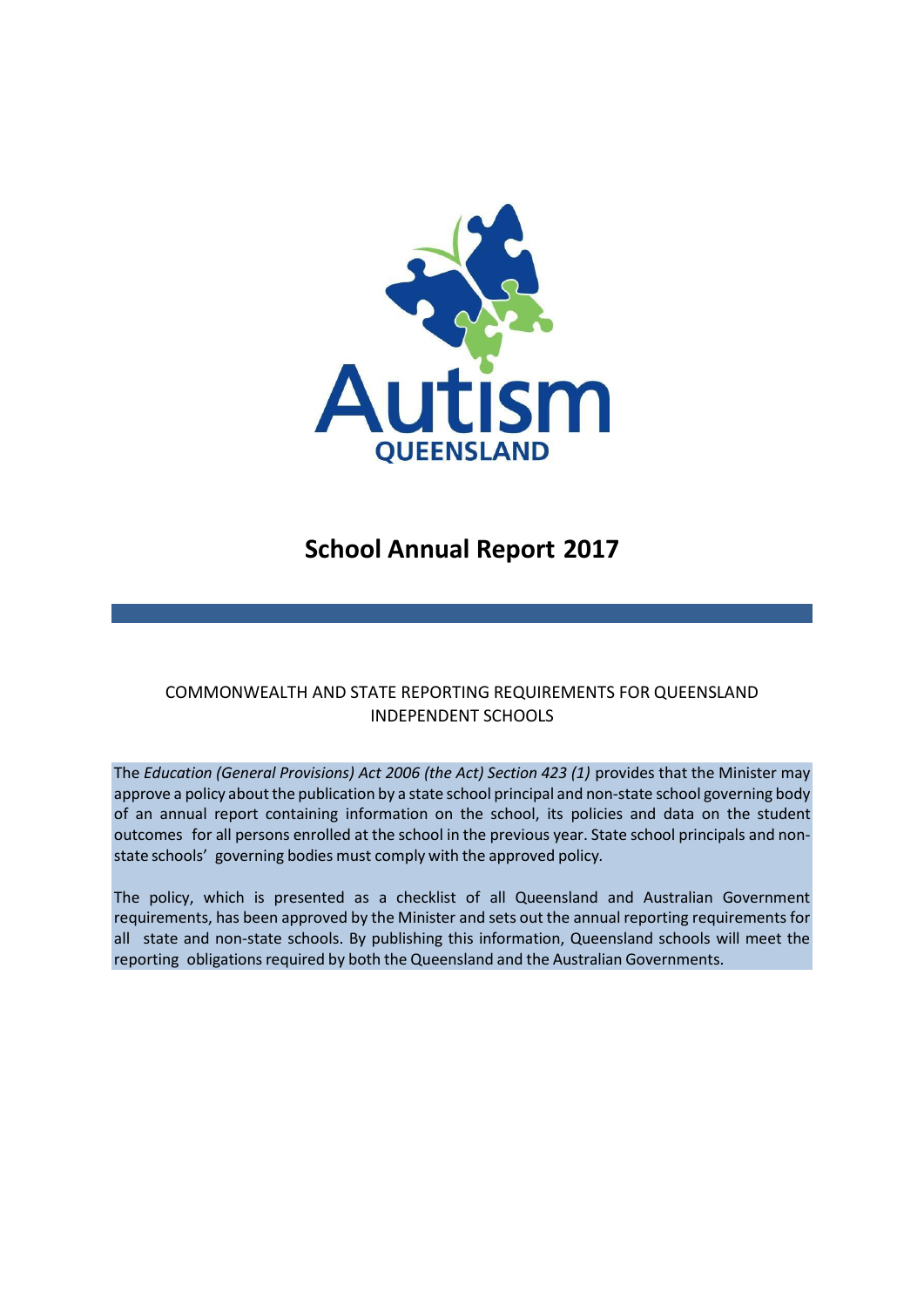Autism Queensland Limited runs two Education and Therapy Centres in Brisbane at Brighton and Sunnybank Hills that operate as an accredited independent special school.

#### **SCHOOL SECTOR**

Independent.

#### **SCHOOL ADDRESS**

Sunnybank Campus **Brighton Campus** Brighton Campus 437 Hellawell Road 136 North Road Sunnybank Hills Qld 4109 Brighton Qld 4017 Ph: 07 3273 0000 Ph: 07 3631 6300 Fax: 07 3273 0093 Fax: 07 3631 6388 [sunnybankschool@autismqld.com.au](mailto:sunnybankschool@autismqld.com.au) [brighton@autismqld.com.au](mailto:righton@autismqld.com.au)

Contact: The Principal Website: [www.autismqld.com.au](http://www.autismqld.com.au/)

#### **TOTAL ENROLMENTS FOR 2017**

A total of 132 students (equivalent to 69.6 full-time enrolments) attended the Autism Queensland School. This included six full-time enrolments at each campus and 120 students part-time (66 at Sunnybank campus and 54 at Brighton). The average attendance rate in 2017 for the whole school was 87.97% (86.26% for Sunnybank; 89.23% for Brighton).

#### **YEAR LEVELS OFFERED**

Both campuses provide a range of enrolment optionsfor children diagnosed with an Autism Spectrum Disorder(ASD) from Prep to Year 12.

#### **CO-EDUCATIONAL OR SINGLE SEX**

Co-educational.

#### **DISTINCTIVE CURRICULUM OFERINGS**

All students enrolled in the school have a diagnosis of ASD, which is characterised by persistent deficits in social communication and social interaction across multiple contexts; and restricted, repetitive patterns of behaviour, interests, or activities. Students' access to learning is impacted by differences or difficulties involving some, or all, of the following:

- Attending to tasks, information, people, interactions, objects and items
- Interpreting and processing information, the intent of others, instructions and content and making connections between pieces of information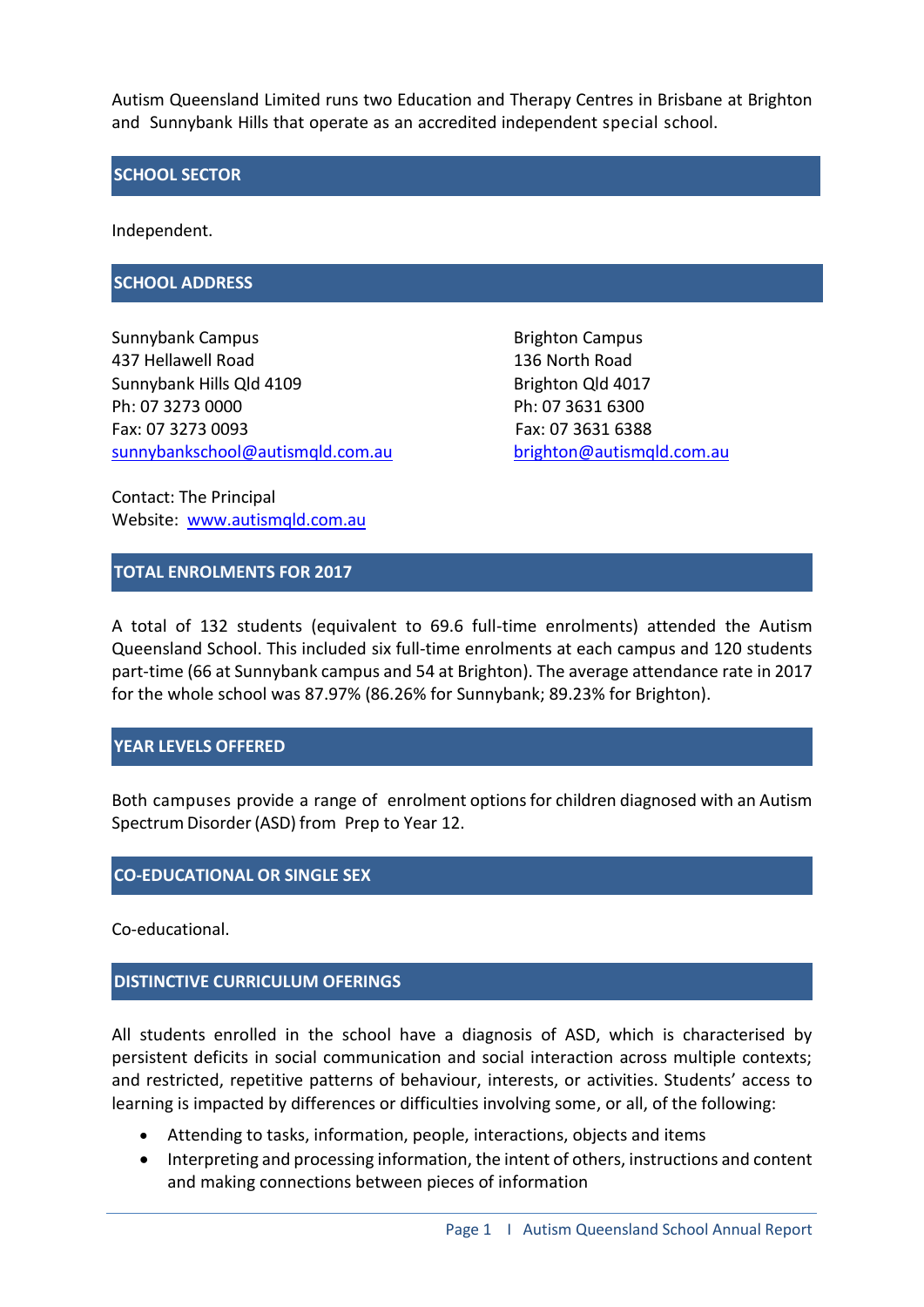- Developing and utilising flexible thinking strategies to manage day to day and larger transitions or changes to routines, staff, content, processes and information
- Executive function tasks including retaining, organising, prioritising and utilising information for decision making and communication processes
- Communicating with others, including sharing information and needs, initiating and responding to others, using and understanding non-verbal interactions
- Developing and maintaining reciprocal interactions and relationships necessary for learning and play
- Identifying, learning and applying strategies to develop self-regulation skills necessary for day to day learning and engagement.

At Autism Queensland we aim to develop a highly effective school environment that enhances participation and optimises learning for students with ASD. Consideration is given to students' communication, the social and emotional wellbeing of students, the physical environment and students' sensory processing needs, preference for consistent relationships and interactions and curriculum adjustments to content, delivery, and assessment.

Evidence-informed strategies and adjustments within our school consider the impact of ASD on each student and address barriers to curriculum access to ensure:

- Our students can be successful and confident
- Adjustments consider safety, maximise success and are least restrictive
- Uniform strategies, language, resources and support are evident across our school.

For students in Years Prep-3, parents have a choice of either part-time or full-time enrolment. For Years Prep-12, Autism Queensland's Education Service Agreement with the Department of Education, under the Non-State Special Needs Organisations funding program, facilitates shared placement of students with ASD in a part-time school-based program at Autism Queensland with enrolment at their base or "home" mainstream school.

This partnership promotes an inclusive program for students specifically designed to:

- Enable students to maintain connection with their peer group and local school curriculum
- Enable students to practice identified skills for generalisation to a mainstream setting
- Continue social connection with their local community
- Provide opportunities for observation, data collection and sharing of expertise among key stakeholders.

# **The School Program**

Students are grouped according to age, ability and needs, with a maximum of six students per class. Each class is staffed by a teacher and at least one teacher aide with additional support from allied health professionals, featuring:

- An interdisciplinary team approach including parents, home school staff, Autism Queensland teachers, speech pathologists, occupational therapists, psychologists, and other associated professionals
- Regular goal-based communication with parents and carers
- Personalised Learning Plans (PLPs), tailored to address the impact of ASD on students' access to learning, developed in collaboration with the home school education support team and parents and carers
- Therapy support within the classroom and playground areas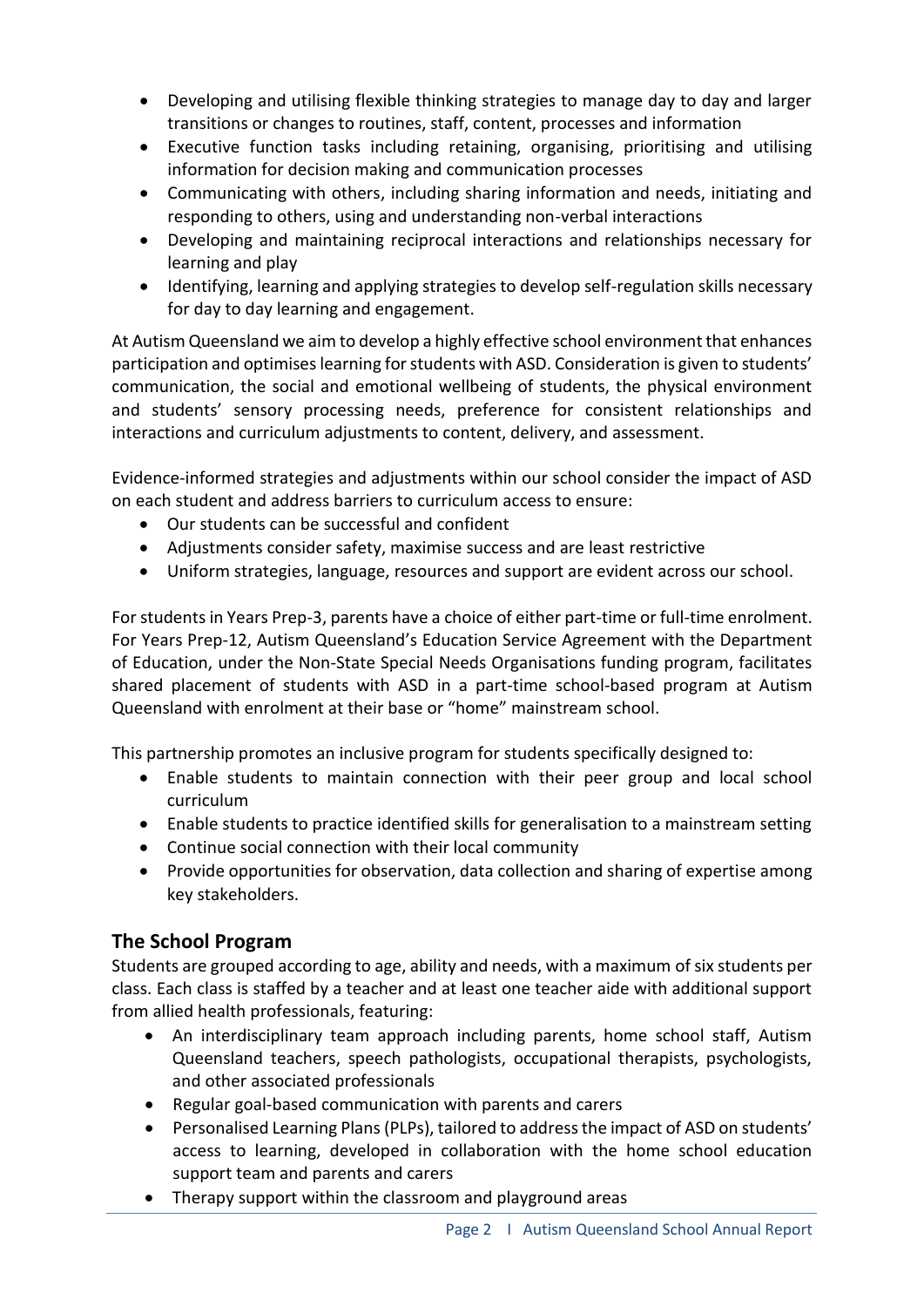- Explicit teaching of skills addressing the function of behaviours of concern
- Environmental modifications and supports
- Structured learning environments to maximise engagement and success for students with ASD
- Focus on functional life skill development including social problem solving and emotional regulation skills necessary for lifelong learning
- Emphasis on generalisation to home and other educational settings
- Parent support, advocacy and education.

Consideration is given to reasonable adjustments to ensure our students are provided with opportunities to participate in education. Our school pedagogy outlines how we teach at Autism Queensland:

- Continuous assessment is used to determine curriculum and learning needs
- All students have a personalised learning plan that addresses barriers to learning
- All students have access to an individual weekly schedule outlining their learning arrangements and the resources to support this arrangement
- Student wellbeing, relationships and regulation needs are addressed through explicit teaching of elements of the Australian Curriculum
- Consultation and collaboration with key stakeholders including parents, the student, home school team and the Autism Queensland school team determine student needs and curriculum priorities in each school setting.

# **Class Placements**

The decision for part or full-time placements is made on a case by case basis and is dependent on criteria which impact school attendance and/or access to (mainstream) school programs such as anxiety, social communication and behaviour. Consideration for inclusion in the program involves the collection and review of a variety of enrolment information including:

- A current diagnosis of ASD and/or verification for school-age students
- A school visit to the student's home school by Autism Queensland staff
- An enrolment interview with the student and his/her parents
- Consultation with relevant stakeholders
- Review of recent documents such as school reports, current personalised learning and individual positive behaviour support plans and recent therapy reports.

Students who function academically relatively well but are identified as potentially benefitting from Autism Queensland-specific programs, will be offered fewer days than those requiring greater support to access their school program. Other factors such as the payment of school fees may influence some parents' choice in the length of placement for their child.

### **EXTRA-CURRICULAR ACTIVITIES OFFERED**

- Community access
- Parenting information sessions
- Holiday programs
- Annual Go Blue for Autism fundraising and awareness campaign
- End of year Concert and Markets.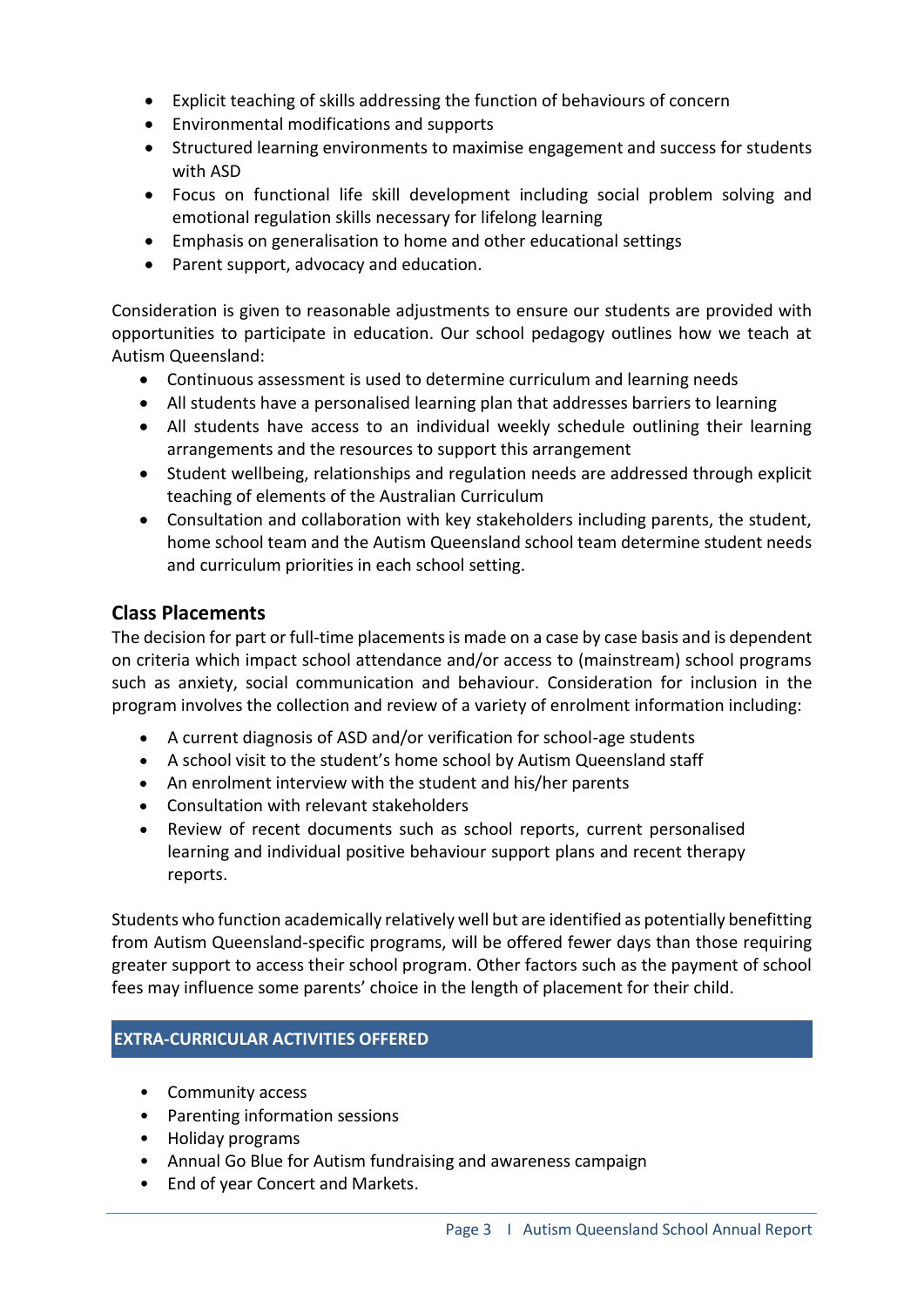# **School Outreach Service**

'Outreach' is provided by Autism Queensland School staff for the students' whole team including parents and carers, home school teachers and education support team staff, as well as other relevant external stakeholders. Autism Queensland teachers have additional noncontact time explicitly allocated for home school visits and consultative support for the students' education support teams. This provides the opportunity for staff to observe students in their mainstream setting to assist in providing realistic support to the education support team and opportunities for generalisation of strategies developed in the Autismspecific program.

# **Outreach services may include:**

*Collaboration and Peer Support*

- Regular communication with, and support for, the home school education support team
- Termly outreach visits to the students' home school to view and collaborate
- Consultancy support to the students' home school education support team to introduce new strategies and adjustments
- Support for parents and carers
- Home school staff visits to Autism Queensland School to view and discuss programs, the environment and supports and adjustments implemented
- Leading PLP and individual behaviour support plan development and implementation
- Sharing of assessments and reports, including verification documents and information, PLP and individualised program documents.

### *Transition Planning and Support*

- Orientation visits and information for the family and student before the beginning of placement
- Enrolment data collection
- Regular meetings and ongoing communication for transitions both in and out of dual placement and for some, transition to high school.
- Comprehensive exit reports and follow up consultation
- Provision of information regarding other possible services and supports
- Attendance at external stakeholder meetings as relevant.

## **SOCIAL CLIMATE**

A full range of professionals comprising teachers, occupational therapists, psychologists, speech pathologists and teacher aides work collaboratively with parents and caregivers to develop appropriate individualised plans to meet the needs of students with ASD. Regular contact with home school staff, through school visits, emails and phone calls, ensures targeted skills remain relevant for the student during their placement at Autism Queensland. There is a strong emphasis on informed practice that meets the specific needs of clients with ASD in every aspect of service delivery.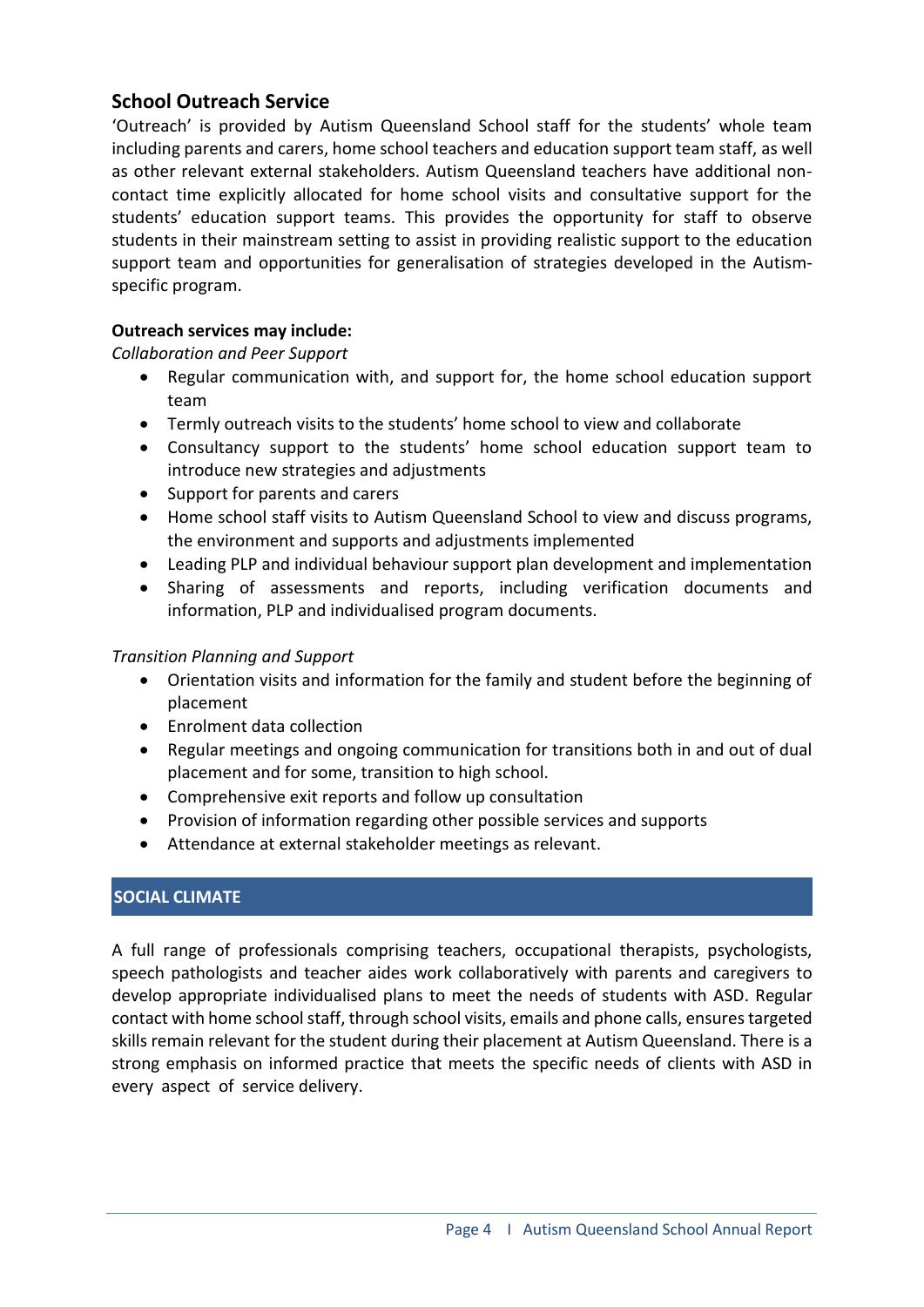# *Our Vision*

A life of participation, opportunity and choice for people with Autism Spectrum Disorder.

#### *Our Mission*

To support people living with Autism Spectrum Disorder through responsive, evidenceinformed practice and advocacy.

#### *Our Values*

- **Excellence**
- Innovation
- Equity
- Person-centred
- Consumer-driven



**ENHANCING CHOICE** 

*Key Drivers*



### **PARENT, TEACHER AND STUDENT SATISFACTION WITHIN THE SCHOOL**

A parent opinion survey was completed by 94 respondents across both campuses (62.8% Sunnybank, 37.2% Brighton) representing 71.2% of all possible respondents. Results are consistent with anecdotal observations and considered a reliable representation of parent attitudes about the school. Feedback from respondents was very positive:

- Parents feel their child is safe and well supported in the Autism Queensland School environment (88.30% strongly agree, 11.70% agree)
- The educational program has been appropriately adjusted to meet their child's learning needs (86.17% strongly agree, 13.83% agree)
- The school environment and resources adequately meet their child's needs (86.17% strongly agree, 13.83% agree)
- Autism Queensland School placement has had a positive impact on their child's engagement at school (81.91% strongly agree, 18.09% agree)
- Parents are satisfied with the communication and reporting from Autism Queensland (89.36% strongly agree, 10.64% agree)
- Parents agreed that their child's school placement at Autism Queensland positively support other aspects of their child's life (89.36% strongly agree, 10.64% agree)
- Parents would recommend Autism Queensland School placement to other families with a child with autism (94.68% strongly agree, 5.32% agree).

Home school staff are invited to visit students to see them 'in action' at Autism Queensland, and parent contact sessions scheduled each term. The objective of such processes is to enhance the generalisation of skills between settings, to share ASD knowledge and strategies, and to gain regular feedback that programs and placements continue to meet student needs.

Parents are involved in school life through various activities and initiatives such as:

- Parent Information Sessions
- Students' Individualised Plans, Parent-Staff meetings
- Volunteer Work/Fundraising.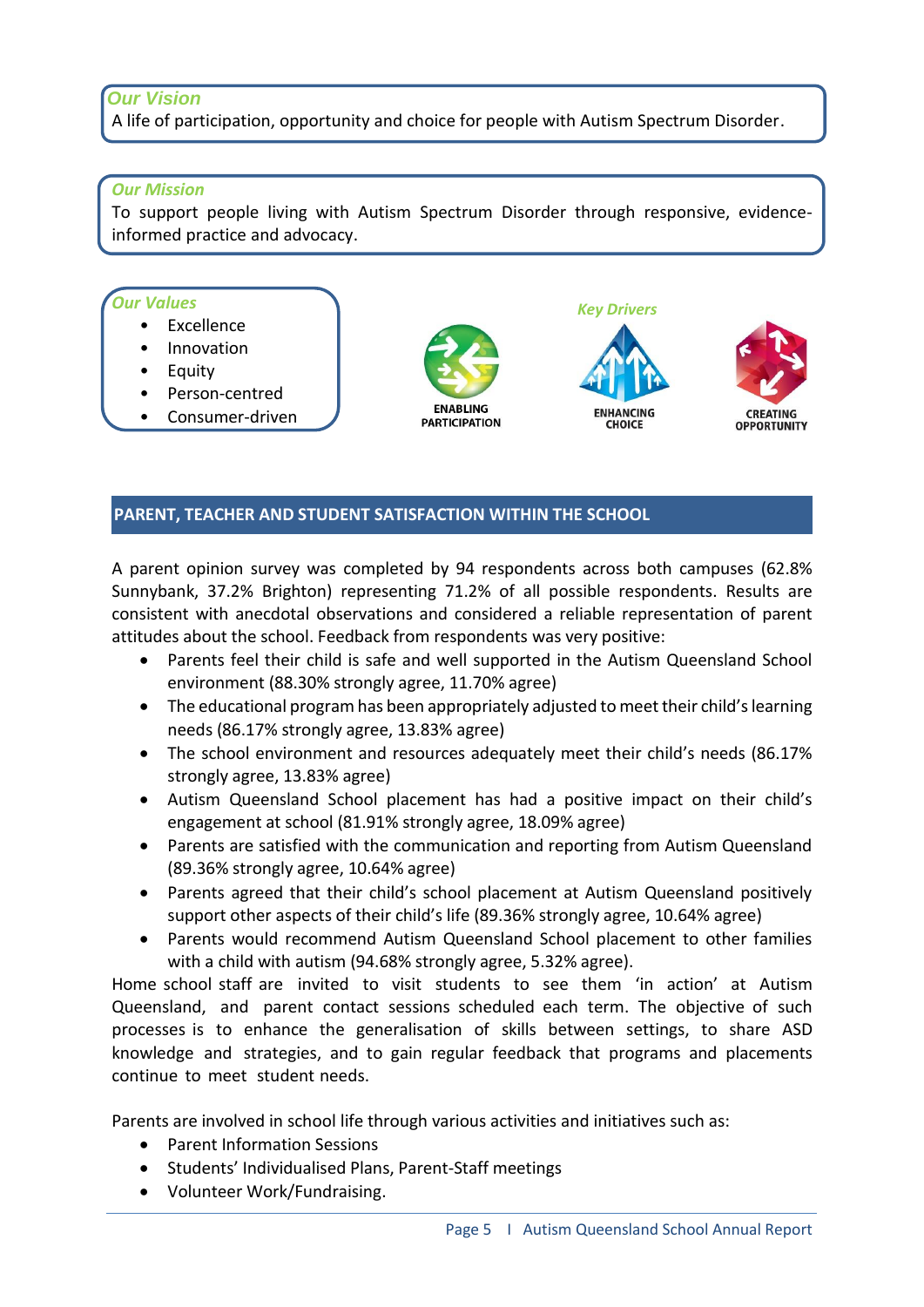#### **SCHOOL INCOME BROKEN DOWN BY FUNDING SOURCE**

Autism Queensland School funding breakdown for both campuses can be viewed on the *Autism Queensland Education and Therapy Centre, Sunnybank Hills* page of the My School website: <https://myschool.edu.au/school/40402>

#### **STAFFING**

### *Staff Composition, Including Indigenous Staff*

| Total number of full-time school staff   | 17  |
|------------------------------------------|-----|
| Total number of part-time school staff   | 54  |
| Total number teaching staff              | 23  |
| Total number of non-teaching staff:      | 84  |
| Total number of part-time teaching staff | 15  |
| Total number of full-time teaching staff | 8   |
| Total number of full-time non-teaching   | 30  |
| staff                                    |     |
| Total number of part-time non-teaching   | 54  |
| staff                                    |     |
| Total number of indigenous staff         | 1   |
| Total number of school staff:            | 106 |

#### *Qualifications of all Teachers*

| Qualification       | Either detail the number or the percentage of<br>classroom teachers and school leaders at the<br>school who hold this qualification |
|---------------------|-------------------------------------------------------------------------------------------------------------------------------------|
| Doctorate or higher | 0                                                                                                                                   |
| <b>Masters</b>      | 6                                                                                                                                   |
| Bachelor's Degree   | 27                                                                                                                                  |
| Diploma             | 4                                                                                                                                   |
| Certificate         | 17                                                                                                                                  |

#### *Proportion of teaching staff retained from the previous year*

| Number of permanent      | Number of these staff     |                  |  |
|--------------------------|---------------------------|------------------|--|
| teaching staff at end of | retained in the following | % retention rate |  |
| previous year            | year (the program year)   |                  |  |
| -16                      | 13                        | 81.25%           |  |

## *Average staff attendance for the school, based on unplanned absences of sick and emergency leave periods of up to 5 days*

| Number of Staff                                                                                                           | Number of School<br>Days | <b>Total Days Staff</b><br>Absences | Average Staff<br><b>Attendance Rate</b> |  |  |
|---------------------------------------------------------------------------------------------------------------------------|--------------------------|-------------------------------------|-----------------------------------------|--|--|
| 106                                                                                                                       | 194                      | 650                                 | 96.8%                                   |  |  |
| For permanent and temporary classroom teachers and school leaders the average staff<br>attendance rate was 96.8% in 2017. |                          |                                     |                                         |  |  |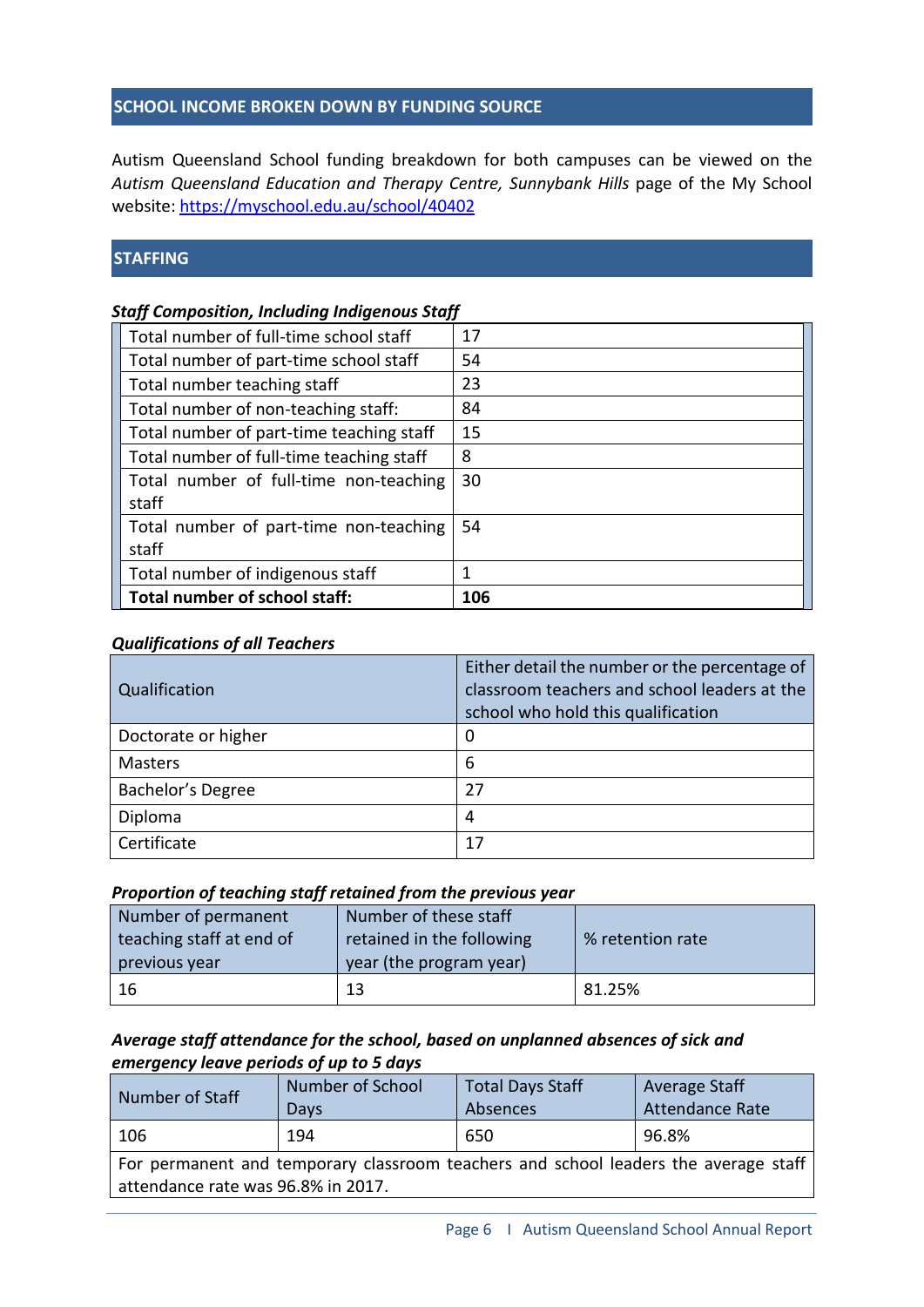#### **STAFF PARTICIPATION IN AND EXPENDITURE ON PROFESSIONAL DEVELOPMENT IN 2017**

All school staff including teachers, allied health professionals, teacher aides and ancillary staff such as bus drivers and bus aides participate in relevant professional development focusing on critical elements of their roles.

Staff also participate in annual performance reviews to identify strengths and areas where performance can be enhanced through coaching and mentoring, professional development and access to training opportunities. The performance review process facilitates an individually tailored approach to professional development. Staff who attend external professional development programs are required to share learning with their peers – either informally within the school teams or by means of a presentation at staff meetings. This promotes cross-disciplinary knowledge and understanding, ultimately improving the quality of service provided to students and their families.

| <b>Total Number of Teachers</b>                                                                                                                                                                                                                                                                                                                                                                                                                                                                                                                                                                                                                                                                                                                                                                                                                                                                                                                                                                                                                                                                                                                                                                                                                                                 | Total expenditure on teacher PD<br>(as recorded in Financial<br>Questionnaire) | Average<br>expenditure on PD<br>per teacher |  |
|---------------------------------------------------------------------------------------------------------------------------------------------------------------------------------------------------------------------------------------------------------------------------------------------------------------------------------------------------------------------------------------------------------------------------------------------------------------------------------------------------------------------------------------------------------------------------------------------------------------------------------------------------------------------------------------------------------------------------------------------------------------------------------------------------------------------------------------------------------------------------------------------------------------------------------------------------------------------------------------------------------------------------------------------------------------------------------------------------------------------------------------------------------------------------------------------------------------------------------------------------------------------------------|--------------------------------------------------------------------------------|---------------------------------------------|--|
| 23                                                                                                                                                                                                                                                                                                                                                                                                                                                                                                                                                                                                                                                                                                                                                                                                                                                                                                                                                                                                                                                                                                                                                                                                                                                                              | \$11,843                                                                       | \$<br>514.91                                |  |
| Total funds expended on teacher professional development in 2017                                                                                                                                                                                                                                                                                                                                                                                                                                                                                                                                                                                                                                                                                                                                                                                                                                                                                                                                                                                                                                                                                                                                                                                                                |                                                                                | \$11,843                                    |  |
| Proportion of the teaching staff involved in professional development<br>activities during 2017                                                                                                                                                                                                                                                                                                                                                                                                                                                                                                                                                                                                                                                                                                                                                                                                                                                                                                                                                                                                                                                                                                                                                                                 |                                                                                | 100%                                        |  |
| The major professional development initiatives were as follows:<br>Senior First Aid and CPR Training<br>$\bullet$<br>Child Protection: Policy updates<br>$\bullet$<br><b>Fire Safety Training</b><br>$\bullet$<br>The impact of ASD on Learning<br>$\bullet$<br><b>Structured Teaching</b><br>$\bullet$<br>Zones of Regulation<br>$\bullet$<br><b>Restorative Practice and Special Needs</b><br>$\bullet$<br>Peer Mentoring and Staff Wellbeing<br>$\bullet$<br><b>Team-Teach Refresher Course</b><br>$\bullet$<br>Asia Pacific Autism Conference<br>$\bullet$<br>Accountability: Influencing factors, Consistent processes, Ensuring efficiency<br>٠<br>AQ Policies and Procedures<br>$\bullet$<br><b>Incident Reporting and Quality Assurance</b><br>$\bullet$<br>Anaphylaxis training<br>$\bullet$<br>Challenging Behaviour in Classic Autism<br>$\bullet$<br>Positive Behaviour Support<br>٠<br><b>ASD Learning Styles</b><br>$\bullet$<br><b>Social Communication</b><br>$\bullet$<br>Difficulties in Flexible Thinking<br>$\bullet$<br><b>Gratitude &amp; Mindfulness</b><br>$\bullet$<br><b>Effective Grammar Intervention</b><br>$\bullet$<br><b>Social Thinking</b><br>$\bullet$<br><b>Literacy Assessment</b><br>$\bullet$<br>Future Planning: AQ School<br>$\bullet$ |                                                                                |                                             |  |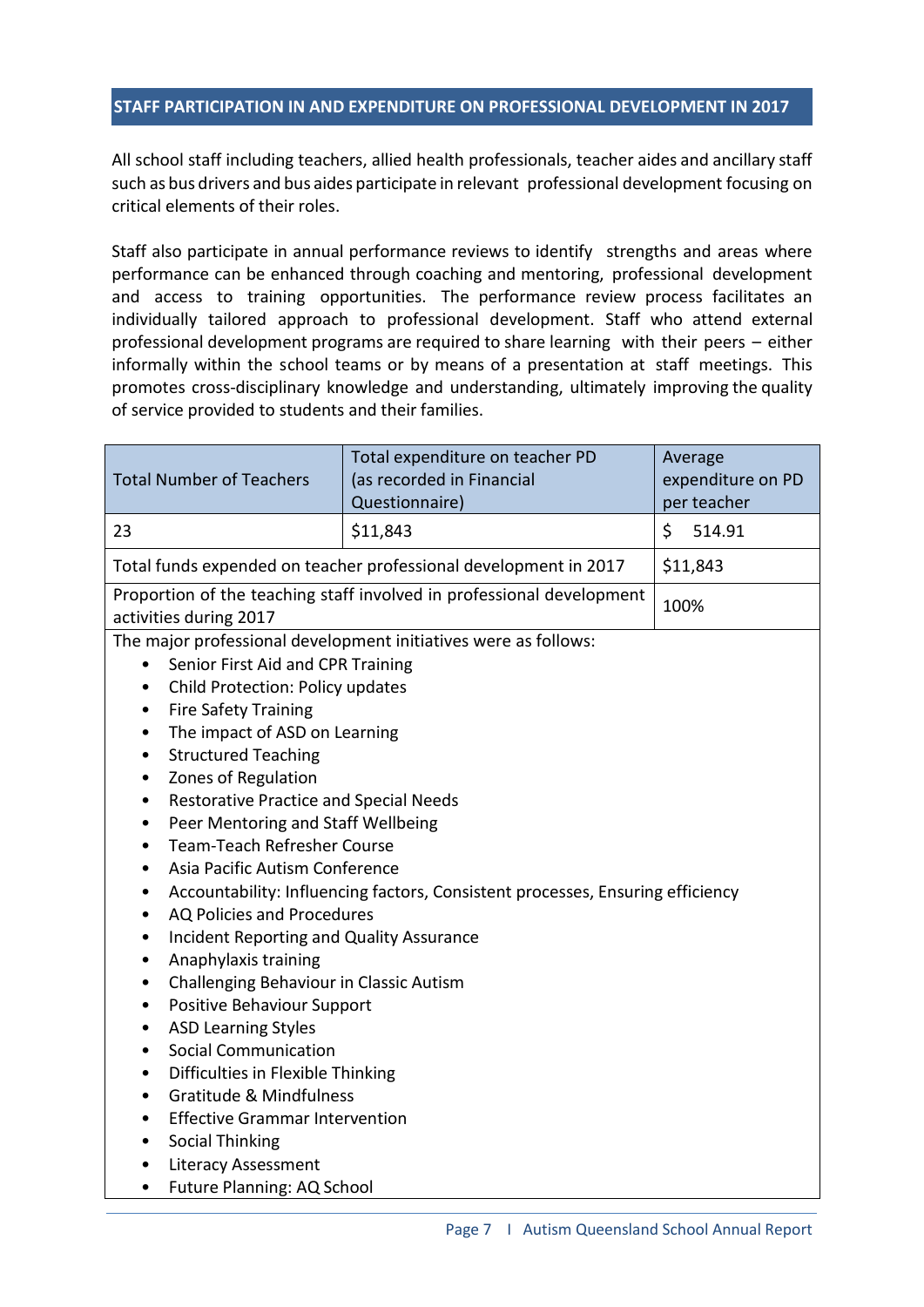- True Relationship Education
- Autism Queensland Code of Conduct
- Nationally Consistent Collection of Data: Identifying Adjustments
- Sensory Processing in ASD and Emotional Regulation
- Mental Health: Reactive Attachment Disorder
- Autism Queensland Methodology and Research Updates

#### **STUDENT PERFORMANCE**

Students attending the Autism Queensland School do not participate in NAPLAN testing during their placement but may participate at their 'home school'. It should be noted that while many students enrolled in the Autism Queensland School may also be exempt from NAPLAN testing, such decisions regarding exemption are determined by a student's 'home school' staff and their parents.

All students attending the School have an individualised plan with goals set across curriculum areas. These plans are reviewed six monthly in collaboration with the Autism Queensland School team, 'home school' staff and parents.

#### **HOW COMPUTERS ARE USED TO ASSIST LEARNING**

Computers are used on a daily basis to support learning within the classroom, both for individual needs and in small group sessions. The need to prepare students with ASD for the digital learning environments of both the present and future is recognised as a priority through the provision of:

- Access to learning materials to assist their individualised areas of interest
- Internet use for research for school assignments
- Access to interactive learning platforms, both individually and in small group settings.
- Specific skill training in areas of communication and social skills.

### **SCHOOL PROGRESS TOWARDS ITS GOALS**

#### **School Cyclical Review 2017**

The Autism Queensland School Cyclical Review committee was established to consider data and documentation required to demonstrate compliance with accreditation criteria contained in the Education (Accreditation of Non-State Schools) Act 2001 and the accompanying regulation and opportunities for further improvement in school performance within the following areas:

- Governance and administration
- Financial viability
- Educational program and student welfare
- Resources and facilities
- School improvement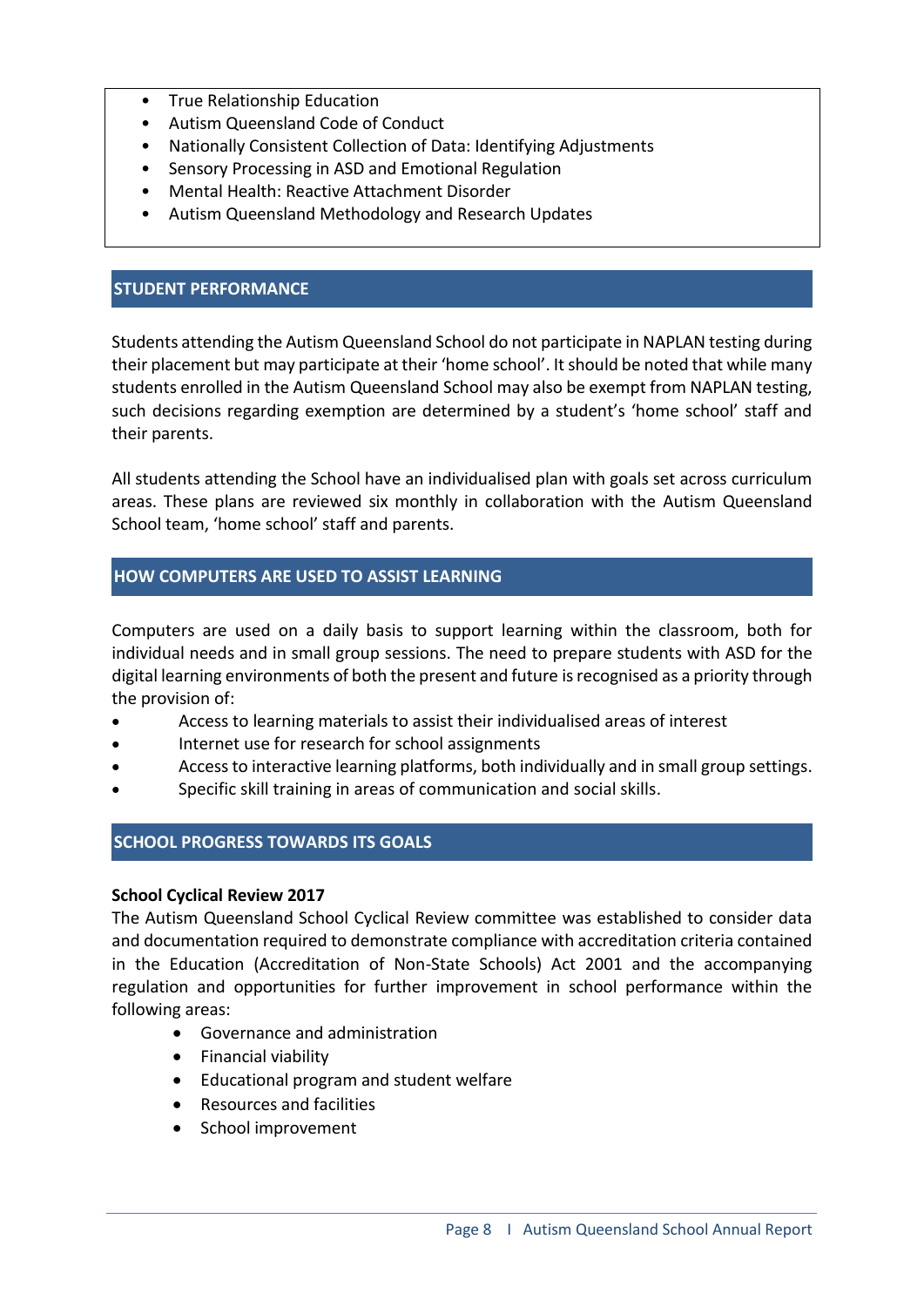## **The Nationally Consistent Collection of Data for Students with Disability (NCCD)**

Training of all school staff was conducted throughout 2017 regarding the Disability Discrimination Act and Disability Standards of Education and their relevance to the Nationally Consistent Collection of Data (NCCD). School teams at both campuses examined the process of identifying the level of adjustments required for individual students for the NCCD and planning days were held for school administration officers, team leaders and principal. Reporting for 2017 and 2018 was mapped and details regarding changes to processes for collecting evidence for the NCCD studied at length. Further staff training at subsequent staff meetings and internal moderation was implemented during Term 3, prior to data submission.

# **New full-time Prep pilot program for 2017**

In addition to existing part-time groups, a full-time Prep program was introduced in 2017 for students identified as benefitting from intensive early intervention. Its aim was to increase the potential for successful transition to a mainstream setting and address a growing demand by families for the provision of specialist services to young children with ASD at school. At any time throughout the school day, a therapist, teacher and teacher aide work with the students. Baseline observations and informal assessments were administered to determine priorities for planning with student progress and parent feedback used as criteria for the program's success and basis for expansion. Provision of the new full-time Prep classrooms involved the refurbishment of the largely disused multipurpose room at Brighton and relocation of complementary part time classes to consolidate the use of existing classroom spaces for Sunnybank's program.

# **Ongoing participation in Independent Schools Queensland programs**

Autism Queensland School participated in the following Independent Schools Queensland (ISQ) programs and activities during 2017. Each of these programs provided opportunities to foster relationships with other independent schools, enhance professional learning communities and evidence-informed practice and moderate student outcomes with likeminded professionals outside of Autism Queensland:

# **1. Self‐Improving Schools Program**

2017 was the fourth year of Autism Queensland's involvement in the program which is facilitated by a consultant through ISQ. All school staff were issued an ISQ login to access professional training online with emphasis on Autism Queensland methodology and evidence-informed practice through the development of an autism-specific pedagogical framework. Staff wellbeing and improved of teaching and therapy spaces were also flagged as areas for attention for 2017 and beyond.

# **2. Educational Data Project**

Following a whole-school staff collaborative review of assessment and reporting protocols, revised templates were published internally for all therapists and teachers to collate information available from prior assessments and reports to set goals for individualised program planning and report on student progress. The objective was to reduce the surfeit of Autism Queensland school reports (at times replicated across therapies and teaching disciplines), but still meet the requirements for planning, establishing baselines for student progress and accountability reporting.

### **3. Great Teachers in Independent Schools Professional Growth Tool**

Team leaders and the principal worked with ISQ consultant Kate Crowe to set priorities for professional development for school staff. The introduction of a